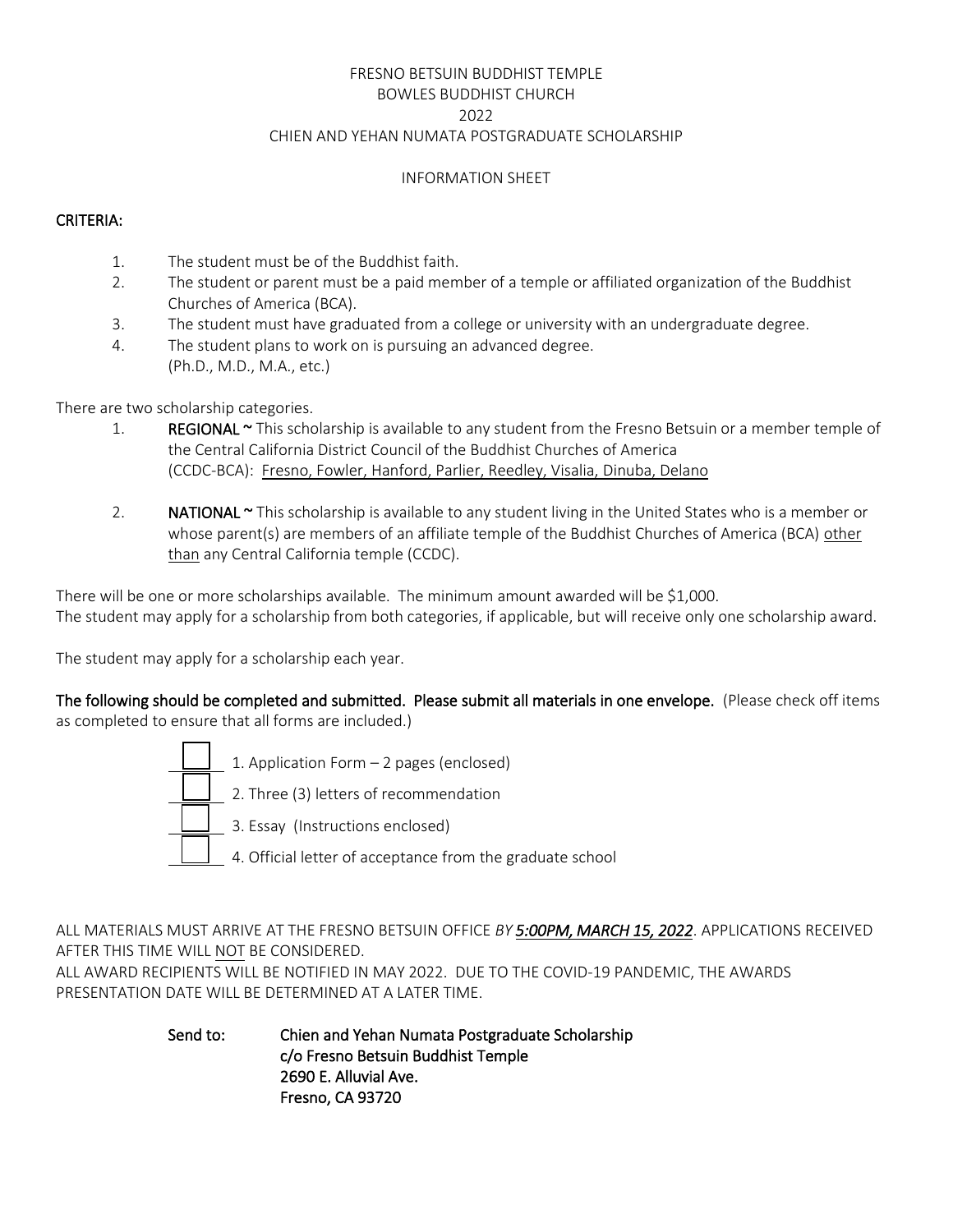### FRESNO BETSUIN BUDDHIST TEMPLE BOWLES BUDDHIST CHURCH CHIEN AND YEHAN NUMATA POSTGRADUATE SCHOLARSHIP

|                                                                                                                                                                                                                                |                      | <b>APPLICATION FORM - Page One</b><br>(Please print or type) |                      |        |
|--------------------------------------------------------------------------------------------------------------------------------------------------------------------------------------------------------------------------------|----------------------|--------------------------------------------------------------|----------------------|--------|
| I am applying for the:                                                                                                                                                                                                         | Regional Scholarship |                                                              | National Scholarship |        |
|                                                                                                                                                                                                                                |                      |                                                              |                      |        |
| LAST                                                                                                                                                                                                                           |                      |                                                              |                      |        |
|                                                                                                                                                                                                                                |                      | <b>FIRST</b>                                                 | <b>MIDDLE</b>        |        |
|                                                                                                                                                                                                                                |                      |                                                              |                      |        |
|                                                                                                                                                                                                                                |                      |                                                              |                      |        |
|                                                                                                                                                                                                                                |                      |                                                              |                      |        |
|                                                                                                                                                                                                                                |                      |                                                              |                      |        |
| Phone (<br><u> 1980 - Andrea Station Books, amerikansk politik (</u>                                                                                                                                                           |                      | City                                                         | State                | Zip    |
| Are you a paid member?                                                                                                                                                                                                         | Yes                  | No                                                           |                      |        |
| Are your parent(s) paid members?                                                                                                                                                                                               | Yes                  | $\Box$ No                                                    |                      |        |
|                                                                                                                                                                                                                                |                      |                                                              |                      |        |
|                                                                                                                                                                                                                                |                      |                                                              |                      |        |
| Phone (                                                                                                                                                                                                                        |                      | City                                                         | State                | Zip    |
|                                                                                                                                                                                                                                |                      |                                                              |                      |        |
| Minister's Signature Lawrence and Contract and Contract and Contract and Contract and Contract and Contract and                                                                                                                |                      |                                                              |                      |        |
| Father's Name and the state of the state of the state of the state of the state of the state of the state of the state of the state of the state of the state of the state of the state of the state of the state of the state |                      |                                                              |                      |        |
| Last                                                                                                                                                                                                                           |                      | First                                                        |                      | Middle |
| Mother's Name<br>Last                                                                                                                                                                                                          |                      | First                                                        |                      | Middle |
|                                                                                                                                                                                                                                |                      |                                                              |                      |        |
| Phone (                                                                                                                                                                                                                        |                      | City                                                         | State                | Zip    |

If you are chosen as a recipient, to what address should the scholarship be mailed?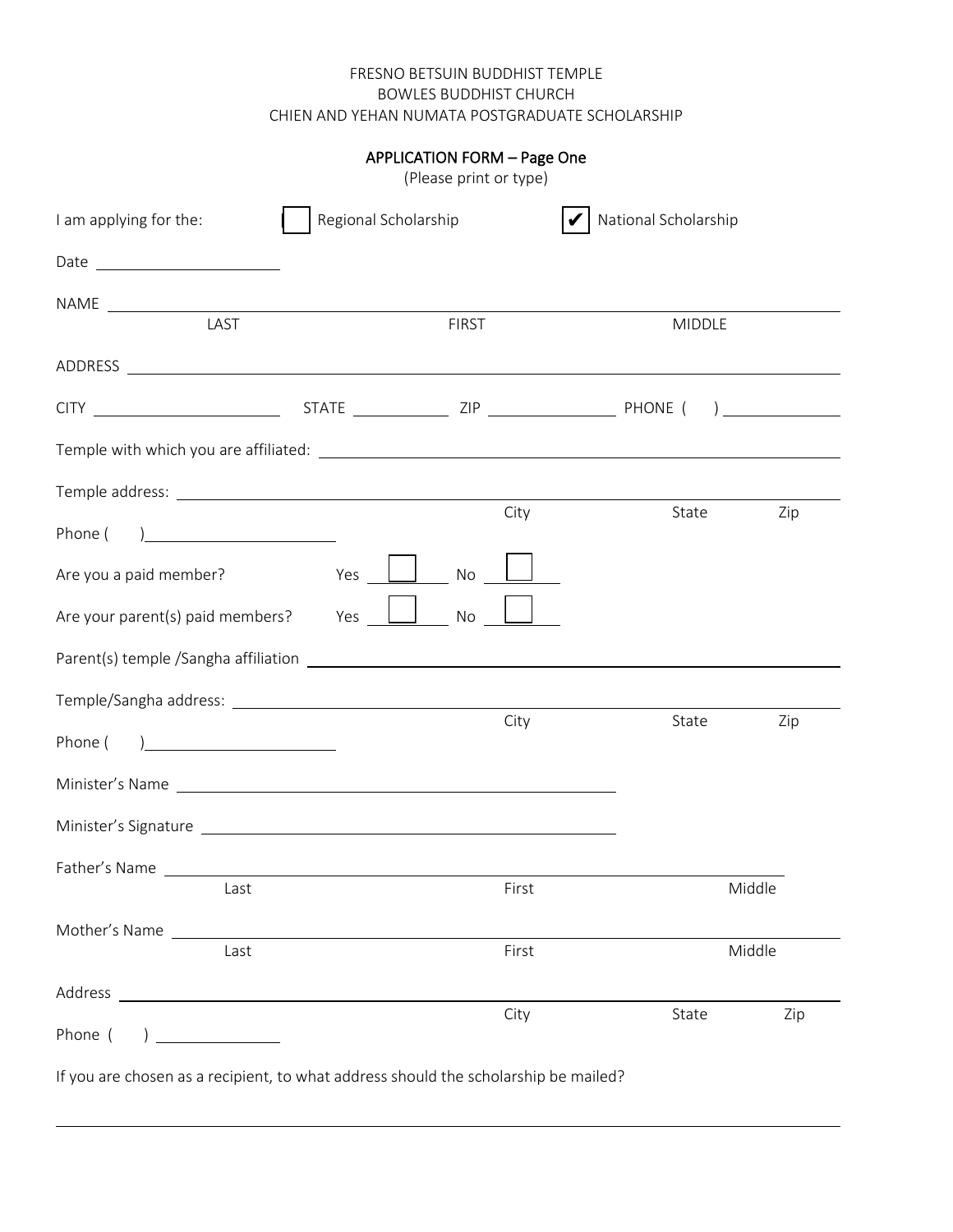### FRESNO BETSUIN BUDDHIST TEMPLE BOWLES BUDDHIST CHURCH CHIEN AND YEHAN NUMATA POSTGRADUATE SCHOLARSHIP

# APPLICATION FORM – Page Two

(Please print or type)

| LAST                                                                                                 | <b>FIRST</b> | <b>MIDDLE</b> |     |
|------------------------------------------------------------------------------------------------------|--------------|---------------|-----|
|                                                                                                      |              |               |     |
| University/College from which you graduated: ___________________________________                     |              |               |     |
|                                                                                                      |              |               |     |
|                                                                                                      |              | City State    | Zip |
|                                                                                                      |              |               |     |
| Major Minor                                                                                          |              |               |     |
| Which university do you plan to matriculate to for your postgraduate degree? _______________________ |              |               |     |
|                                                                                                      |              |               |     |
|                                                                                                      |              |               |     |
|                                                                                                      |              |               |     |
|                                                                                                      |              |               |     |
|                                                                                                      |              |               |     |
| ,我们也不会有什么。""我们的人,我们也不会有什么?""我们的人,我们也不会有什么?""我们的人,我们也不会有什么?""我们的人,我们也不会有什么?""我们的人                     |              |               |     |
|                                                                                                      |              |               |     |
|                                                                                                      |              |               |     |
|                                                                                                      |              |               |     |
|                                                                                                      |              |               |     |
|                                                                                                      |              |               |     |
|                                                                                                      |              |               |     |
|                                                                                                      |              |               |     |
|                                                                                                      |              |               |     |
|                                                                                                      |              |               |     |